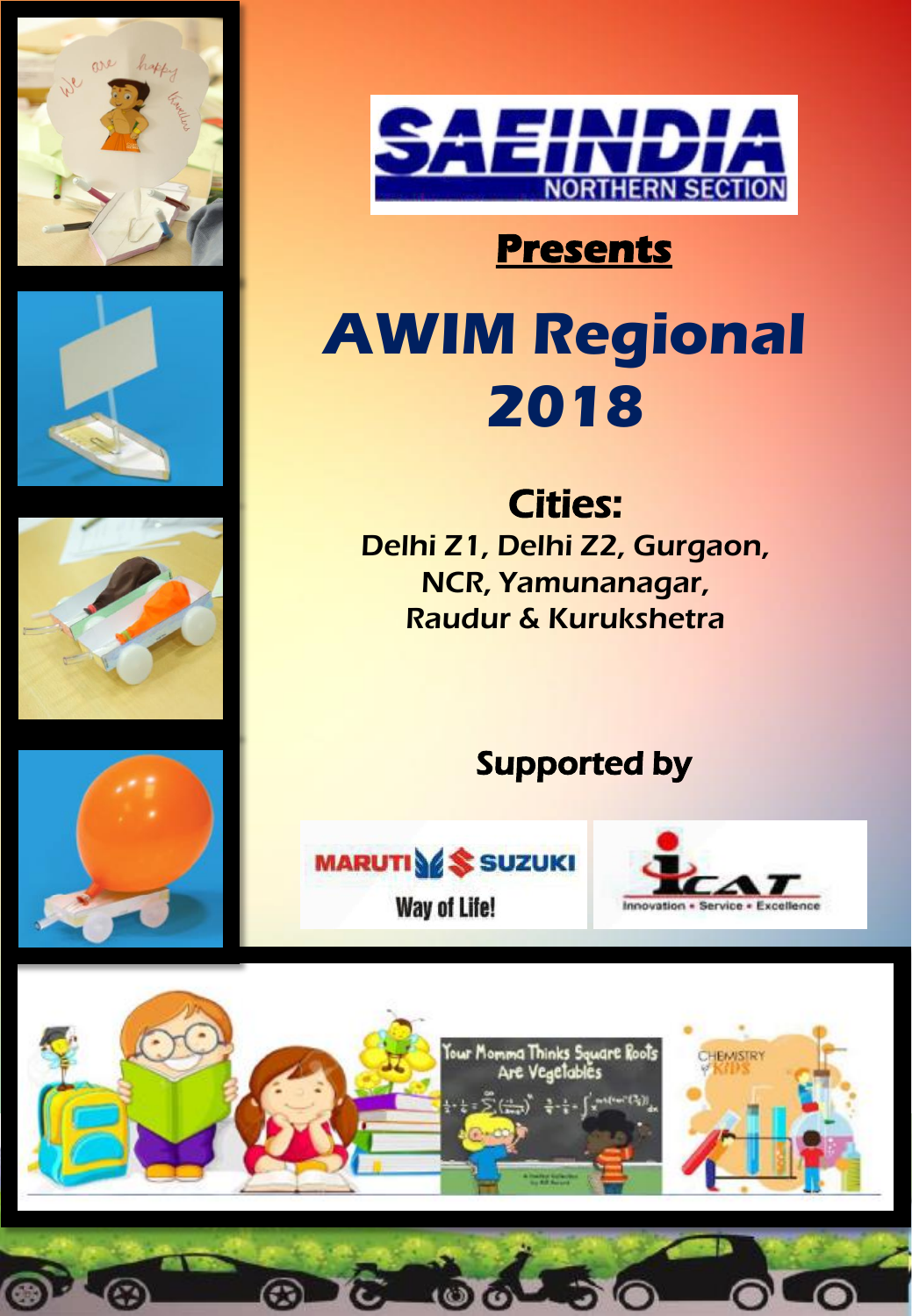# About AWIM

A World In Motion® (AWIM) is a teacher administered, volunteer-assisted program that brings science, technology, engineering and mathematics (STEM) education to life for students.

#### Why AWIM is Unique?

AWIM incorporates the laws of physics, motion, flight and electronics into ageappropriate hands-on activities that reinforce classroom STEM curriculum.

#### Skimmer Challenge (Grade 5):

Students make paper sailboats that are propelled by fans across the floor. They test the effect of different sail shapes, sizes, and construction methods on the performance of their skimmers. The goal of this challenge is to design a set of skimmers that reliably meet specific performance criteria. Friction, forces, and the effect of surface area are some of the physical phenomena students encounter in this challenge.

#### Jettoy Challenge (Grade 6):

Students make balloon powered toy cars. Their challenge is to design an appealing toy that performs in a specific way, such as travels far, carries weight, or goes fast. Students experiment with different chassis designs and nozzle sizes to determine their effect on the JetToy's performance. Jet propulsion, friction, and air resistance are the core scientific concepts students explore in this challenge.

### AWIM Rules & Regulations

1. One team for Jet toy & one team for Skimmer can participate from each school in Regional.

2. Two hours will be allotted for constructing toys along with the presentation and concept vehicle.

3. Teachers are not supposed to interact with students during course of the event.

4. Students are not supposed to carry anything with them in fabrication room.

5. Only 2 test Engineers will be permitted in the track area.

6. Teams are not allowed to use any external material for the construction, decoration, preparation and presentation of the concept car in the presentation round. However, teams will be allowed to use external material for demonstrating the concept in front of judges. E.g. Tub with water, wooden ramps, tables rope etc.

6. Every team is required to prepare a design presentation

The judge's decision will be final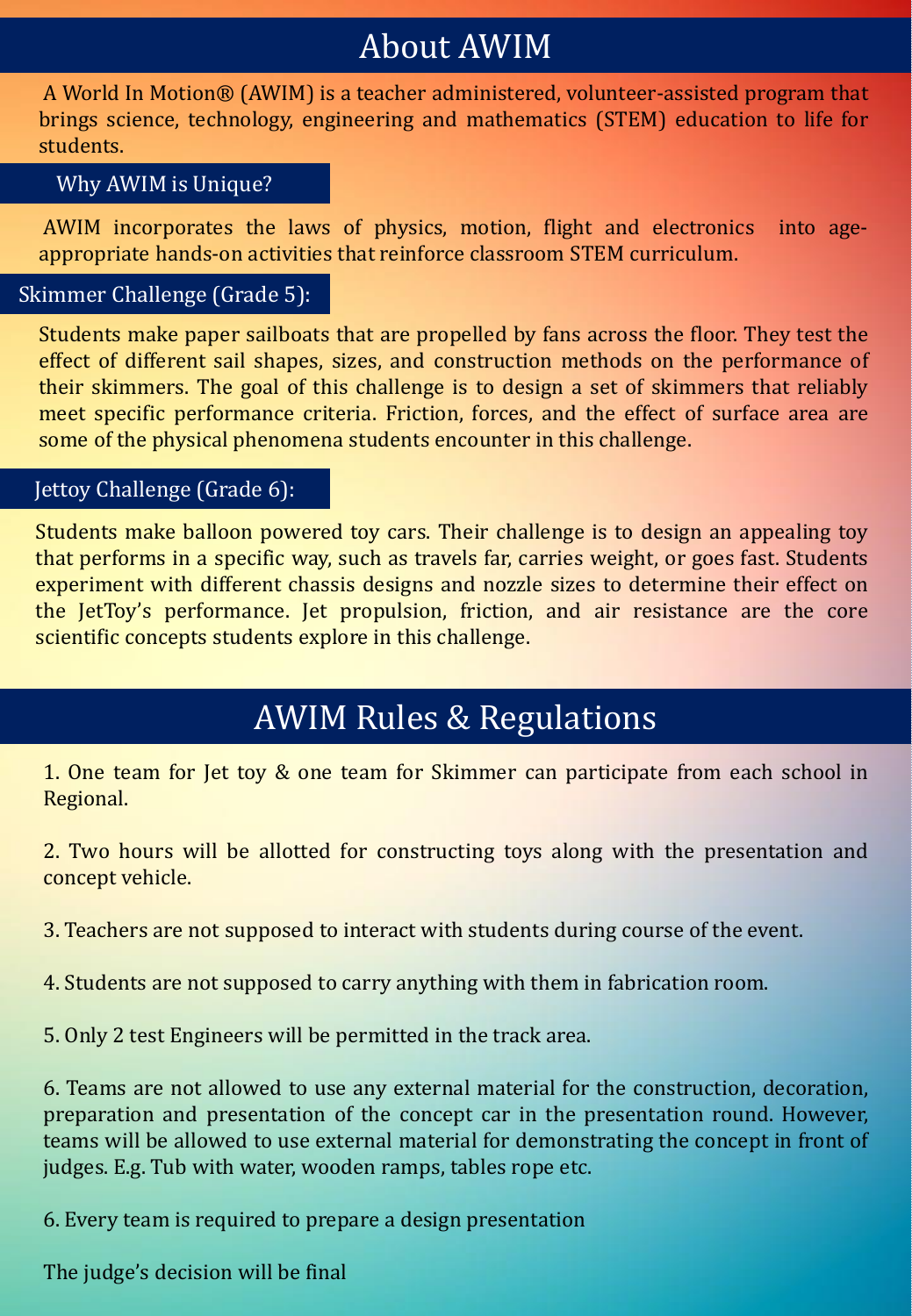# AWIM Regionals 2018 awards

| S.No.          | Winner                              | Jettoy         | <b>Skimmer</b> |
|----------------|-------------------------------------|----------------|----------------|
| 1              | Overall                             | Trophy & Medal | Trophy & Medal |
| $\overline{2}$ | <b>1st Runner Up</b>                | Trophy & Medal | Trophy & Medal |
| 3              | 2nd Runner Up                       | Trophy & Medal | Trophy & Medal |
| 4              | <b>Maximum Distance</b>             | Certificate    | Certificate    |
| 5              | <b>Maximum Time</b>                 | Certificate    | Certificate    |
| 6              | Turnability                         | Certificate    | Certificate    |
| 7              | Maximum Speed                       | Certificate    | Certificate    |
| 8              | Maximum Weight caryying capacity G1 | Certificate    | Certificate    |
| 9              | Maximum Weight caryying capacity G2 | Certificate    | Certificate    |
| 10             | Accuracy                            | Certificate    | Certificate    |
| 11             | Sportsmanship                       | Certificate    | Certificate    |
| 12             | Team work                           | Certificate    | Certificate    |
| 13             | <b>Cleanliness</b>                  | Certificate    | Certificate    |
| 14             | Best presentation                   | Certificate    | Certificate    |
| 15             | <b>Best Aesthetic</b>               | Certificate    | Certificate    |
| 16             | <b>Best Vernacular Team</b>         | Certificate    | Certificate    |

# **AWIM 2018 Schedule**

| <b>Event</b>                    | <b>Date</b>                |
|---------------------------------|----------------------------|
| MTTP (Delhi & NCR)              | 28 <sup>th</sup> Jul, 2018 |
| <b>MTTP Kurukshetra Cluster</b> | 28 <sup>th</sup> Aug, 2018 |
| Delhi (Z1+Z2) Regional          | 5 <sup>th</sup> Oct, 2018  |
| <b>GGN &amp; NCR Regional</b>   | 6 <sup>th</sup> Oct, 2018  |
| Kurukshetra Regional            | Nov 2018                   |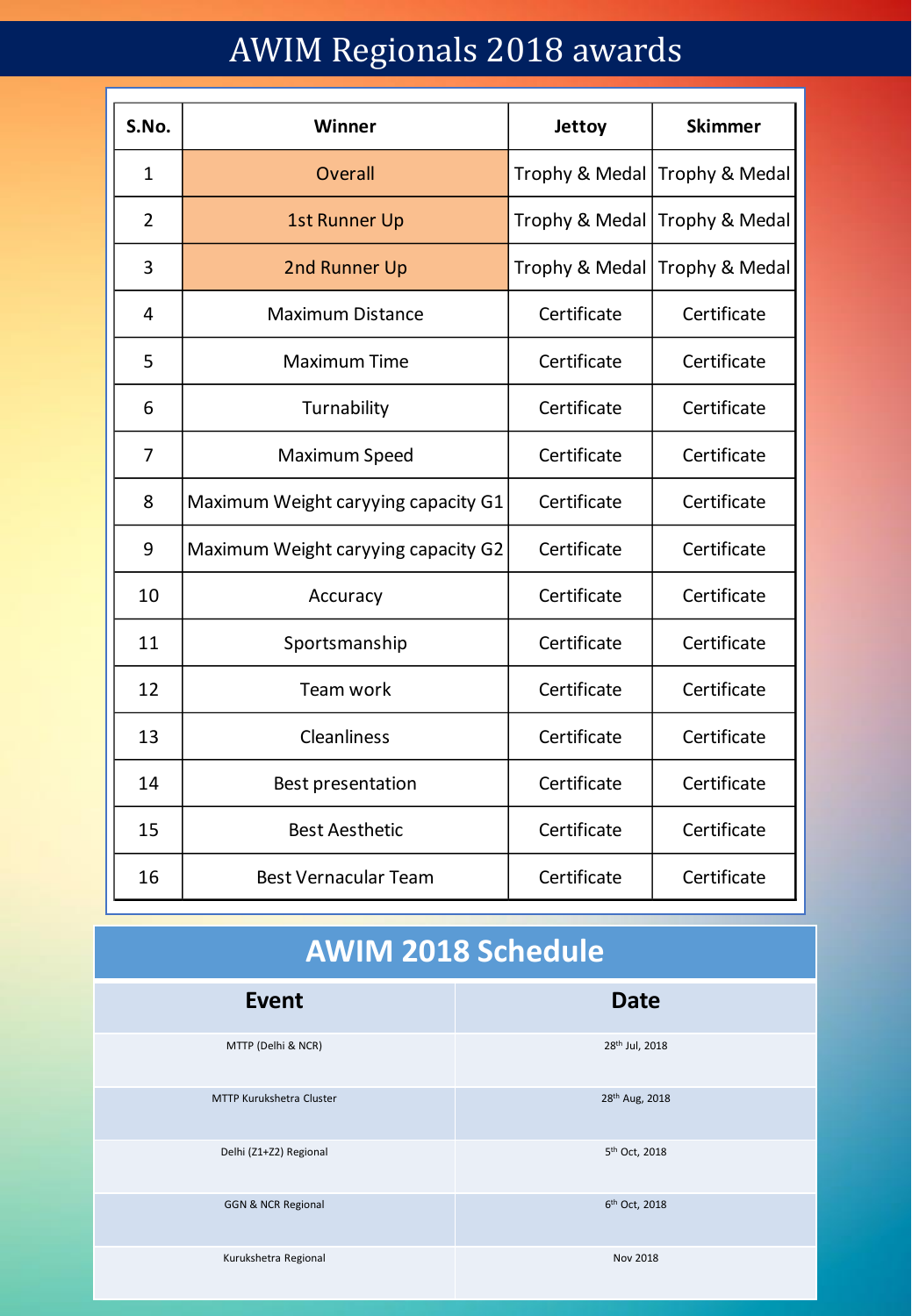# Organizing Committee

### **PATRONS**

| Sh. Dinesh Tyagi<br>Chairman-SAENIS<br>Director-ICAT | Mr. C.V. Raman<br>Past Chairman-SAENIS<br>Sr. Executive Dir. - MSIL | Mr. I V Rao<br>Chairman-EEB, SAEINDIA<br><b>Executive Advisor- MSIL</b>   |
|------------------------------------------------------|---------------------------------------------------------------------|---------------------------------------------------------------------------|
| Mr. Alok Jaitley<br>Convener, AWIM 2018<br>VP, MSIL  | Mr. Rakesh Sood<br>Managing Director, Trim India                    | Mr. Jitendra Malhotra Co-Convener,<br><b>AWIM 2018.</b><br><b>GM MSIL</b> |
| Ms. Pamela Tikku<br>Sr. GM, ICAT                     |                                                                     |                                                                           |

### **PEOPLE BEHIND THE SCENE**

| Mr. Samir Shikalgar (ICAT)        | Ms. Diksha Jain (MSIL)                     | Mr. Avisek Das (MSIL)         |
|-----------------------------------|--------------------------------------------|-------------------------------|
| Overall Event Coordinator         | Overall Event Coordinator                  | Technical Event coordinator   |
| Mr. Saurbh Rai (MSIL)             | Mr. Ratnadeep Gosh (ICAT)                  | Mr. Juzar Malik (MSIL)        |
| <b>Administrative Support</b>     | <b>Registration Team</b>                   | <b>Administrative Support</b> |
| Mr. Salim (MSIL)<br>Logistic Team | Mr. Rohit Tripathy (ICAT)<br>Logistic Team |                               |

### **CONTACT WINDOW**

Feel free to contact in case of any query, suggestion, feedbacks or information



| <b>AWIM Technical Team</b>         | Avisek Das  | 09873751982 | Avisek.Das@maruti.co.in  |
|------------------------------------|-------------|-------------|--------------------------|
| Overall Coordinator                | Diksha Jain | 09911038745 | Diksha.Jain@Maruti.co.in |
| <b>AWIM Administration</b><br>team | Saurabh Rai | 09716126618 | Saurabh.rai@maruti.co.in |
| <b>AWIM Administration</b><br>team | Juzar Malik | 09638282905 | Juzar.Malik@maruti.co.in |

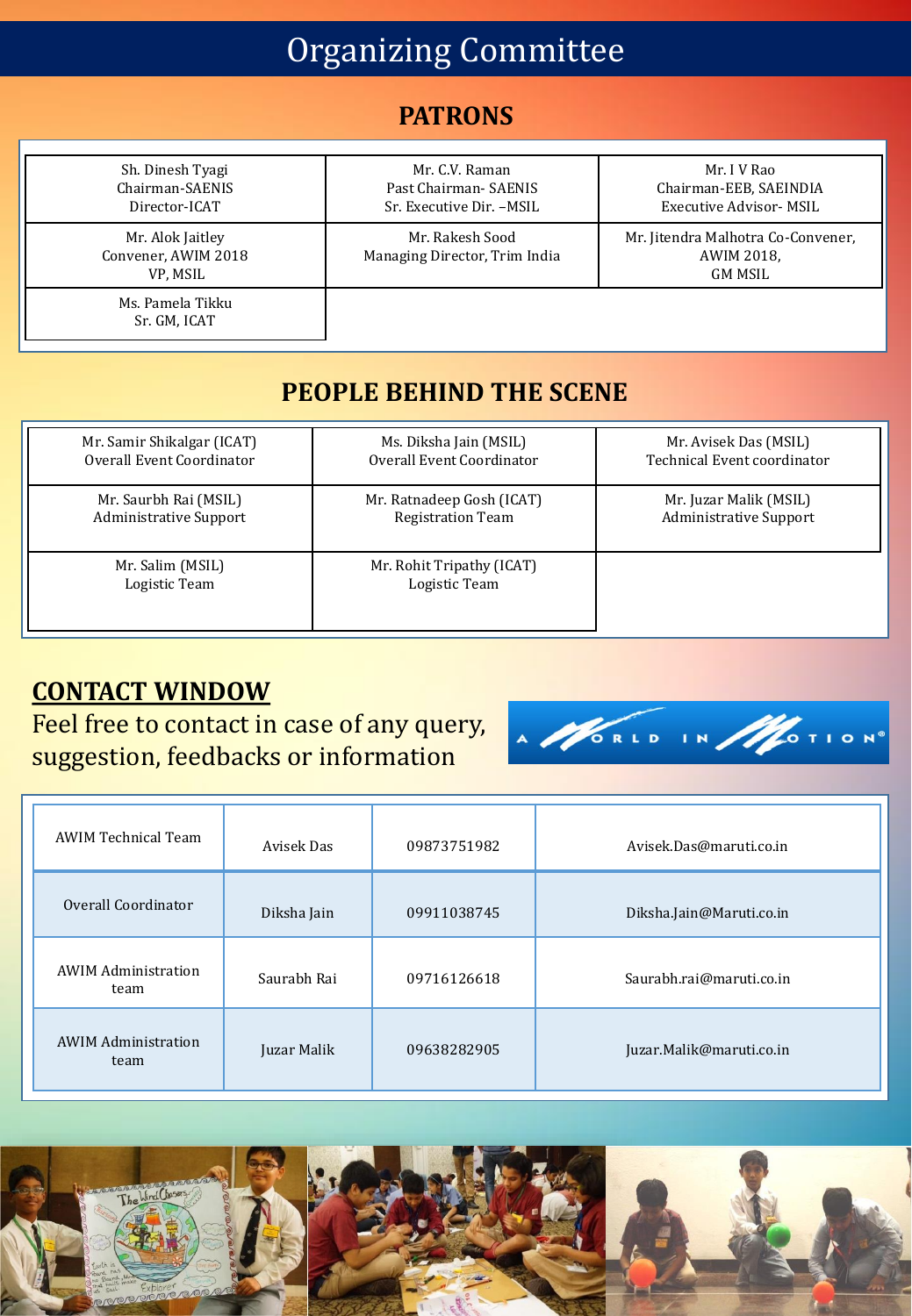### Our Previous Sponsors



# Bank Details

#### **State Bank Of India**

SAE Northern India Section – Events

Maruti Udyog Ltd. Palam Gurgaon Road, Gurgaon – 122015 **Account No. 67111655808** RTGS/ IFSC Code: SBIN0070623